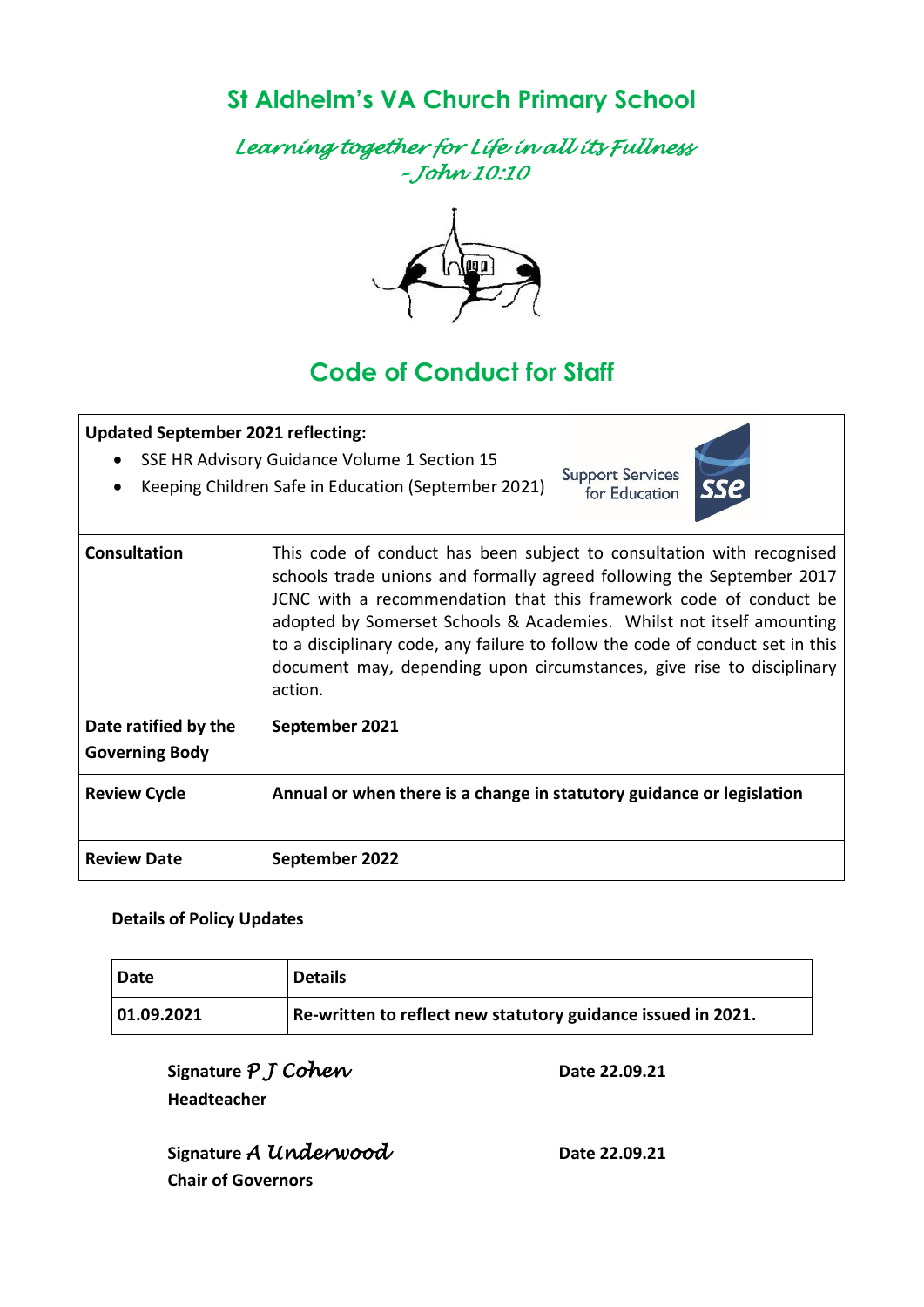## **Code of Conduct for Staff**

#### **CONTENTS**

**[Preamble](#page-2-0)** 

- 1. [Introduction](#page-3-0)
- 2. [Status of the Code of Conduct](#page-3-1)
- 3. [General](#page-3-2)
- 4. [Confidentiality](#page-4-0) & Openness
- 5. [Relationships](#page-4-1)
- 6. [Political Neutrality](#page-5-0)
- 7. [Personal Interests](#page-5-1)
- 8. [Other Employment](#page-5-2)
- 9. **[Gifts & Hospitality](#page-6-0)**
- 10. [Equal Opportunities](#page-7-0)
- 11. [Health & Safety](#page-7-1)
- 12. [Post-Employment](#page-8-0)
- 13. [Additional Requirement](#page-8-1)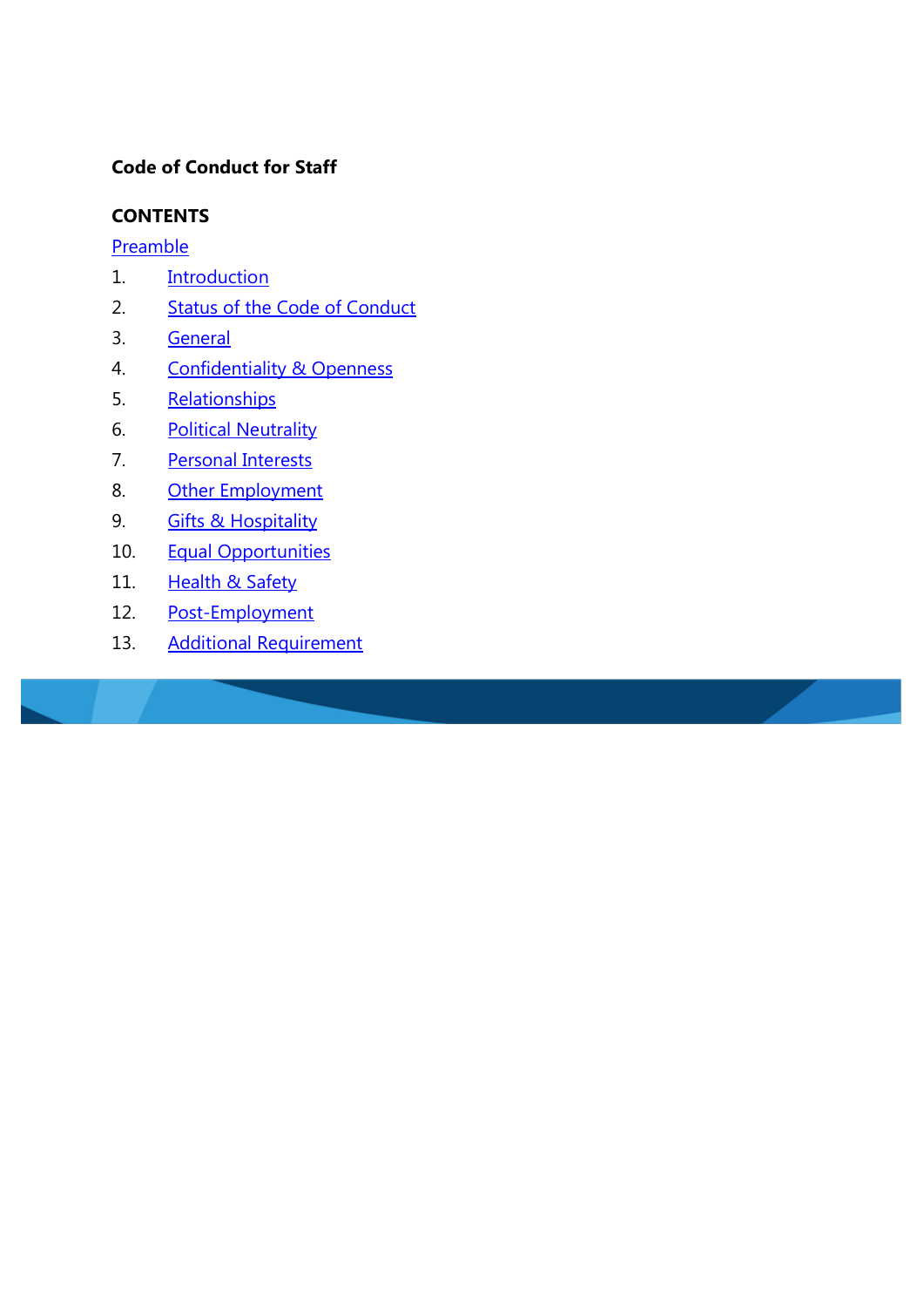# <span id="page-2-0"></span>**Pre-amble** (This does not form part of the Code of Conduct)

Keeping Children Safe in Education (DfE 2021) makes specific reference to Staff Codes of Conduct where it states all "staff members should be aware of systems within their school or college which support safeguarding, and these should be explained to them as part of staff induction. This should include:

- the child protection policy;
- the staff behaviour policy (sometimes called a **code of conduct**); and
- the role of the designated safeguarding lead."

Copies of policies and a copy of part one of Keeping Children Safe in Education (DfE 2021) should be provided to staff at induction.

The document goes on to say:

84. Governing Bodies and proprietors should ensure there are appropriate policies and procedures in place in order for appropriate action to be taken in a timely manner to safeguard and promote children's welfare.

- 85. This should include:
- an effective child protection policy; and
- a staff behaviour policy (sometimes called the code of conduct) which should amongst other things include - acceptable use of technologies, staff/pupil relationships and communications including the use of social media.

Although many schools do have "Code of Conduct Policies", others have a number of policies which when taken together could be viewed as governing staff behaviour.

OFSTED clarified their view in December 2016 and concluded that there is "no expectation that schools need to have policies relating to staff behaviour in any particular format. What is important is that schools have this covered somewhere in their policies and procedures and that all staff are aware of this. Inspectors will want to know how schools have ensured that staff know what is expected of them and may ask to see how this is covered but should not be giving the impression that this needs to be a single policy document or in the form of a code of conduct."

As a result, the "Code of Conduct" document below provides a template for individual schools to use and develop to support staff in understanding the expectations the school has of them and understanding their responsibilities. It should not be viewed as a stand-alone document, but one of a number of mechanisms to enhance understanding of expectations of staff, volunteers, management and governance and signpost members of the school community to specific responsibilities placed on them.

**Schools should ensure that any policies referred to (especially under Additional Requirement) have been adopted by the Governing Body and are actively promoted to staff and made easily accessible to staff.**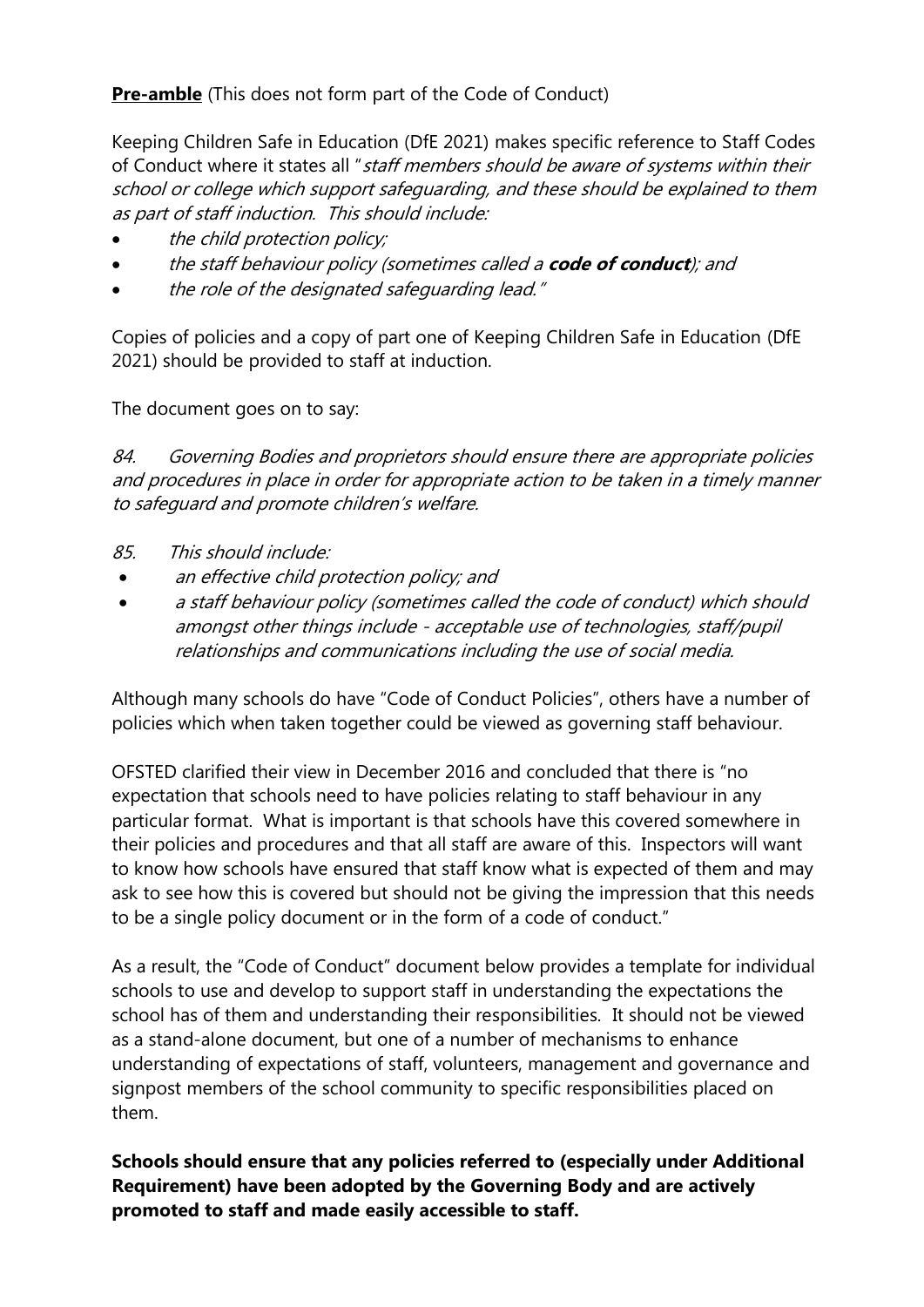# **CODE OF CONDUCT**

### <span id="page-3-0"></span>1. **Introduction**

The school's reputation and the trust and confidence of the community in its integrity is of vital importance. It must discharge its day-to-day responsibilities with openness and honesty. This code of conduct is presented to assist staff employed in the school and volunteers (including governors) in carrying out their day-to-day responsibilities in accordance with legal requirements placed upon them and any policies adopted by the school.

## <span id="page-3-1"></span>2. **Status of the Code of Conduct**

This Code of Conduct applies to all employees of the school and those individuals volunteering within the school. Throughout the document, reference is made to employees referring or reporting issues to the Head Teacher/Chair of Governors. Where the employee is the Head Teacher they should refer or report issues to the Chair of Governors.

# <span id="page-3-2"></span>3. **General**

Employees and volunteers of the school should remember their responsibilities to the local community and adopt a courteous, high quality, efficient and impartial approach to all groups and individuals with whom they come into contact in the course of their work. Such courtesy and efficiency should be shown to all people with whom employees and volunteers deal remembering that all opportunities need to be taken to enhance the reputation of the school whether locally, nationally, or internationally.

Employees and volunteers of the school must carry out their duties objectively, professionally, to the best of their ability and in an impartial manner. Employees and volunteers of the school are entitled to expect that no other colleague or governor will seek to pressure or persuade them to carry out their duties in any other way. Where it is alleged that such action has taken place, the Head Teacher and Chair of Governors will investigate the allegation if requested to do so.

There may be occasions when employees, carrying out their duties for the school, find themselves at odds with national government advice or guidance. In such circumstances, it is particularly important that they are seen to behave with complete objectivity and impartiality obtaining managerial and professional advice and guidance where appropriate. They are entitled to expect to receive the unequivocal support of senior managers in so doing.

As a general rule of thumb, employees and volunteers at the school should act in accordance with three key guiding principles:

 Ensure that their conduct complies with these standards, the spirit of these standards, the school's policies and the law.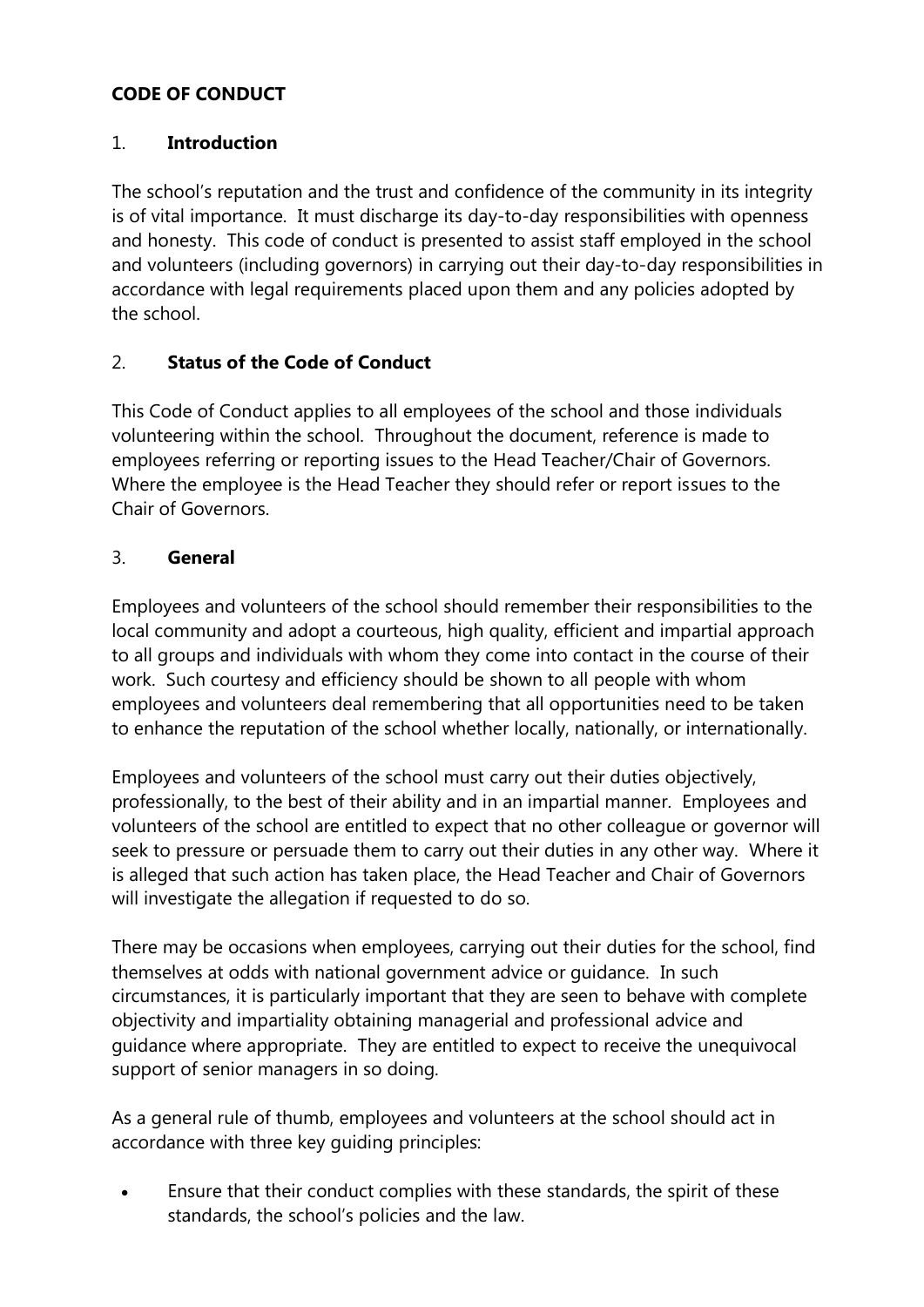- Ensure that their conduct is never influenced by personal gain.
- Ensure that their conduct could not give any reasonable person cause to question their motives.

## <span id="page-4-0"></span>4. **Confidentiality & Openness**

As employees and volunteers of the school, individuals may be privy to information which is confidential. Any express or implied responsibility to keep information confidential should be respected by employees and volunteers and there should be awareness that such responsibility might arise from the nature of the information itself, e.g. child protection disclosure. It will, however, be extremely rare that employees and volunteers will be unable to share confidences with either the Head Teacher or the Chair of Governors.

Employees and volunteers should not use information obtained in the course of their time at the school for personal gain or benefit, nor should they pass it on to others who might use it in such a way. When employees and volunteers are acquainted with confidential information belonging to the school, they must not disclose that information to any person not authorised to receive it unless such material must by law be made available to specific parties e.g. in child protection cases to the Local Authority Designated Officer (LADO), Police or Social Services and disclosure of financial information to Internal or External Auditors.

#### <span id="page-4-1"></span>5. **Relationships**

Mutual respect between governors and staff is essential to good school management. Close personal familiarity between individual governors and employees should be avoided wherever possible, as it can be detrimental to the relationship and prove embarrassing to other governors and employees.

Employees and governors will ensure that appointments are made on the basis of merit and in accordance with the school's policies and procedures. Merit is determined on the basis of matching the chosen candidate with a job specification and ignoring all other extraneous considerations, e.g. close personal relationships with governors or other employees. Employees in the course of their duties should not be involved in the appointment, pay adjustment, approval of expenses, promotion or discipline of partners, relatives or close friends.

Close personal relationships between employees and/or governors should not be permitted to influence decisions made and must be declared at the earliest opportunity.

Section 16 of The Sexual Offences Act 2003 provides that it is an offence for a person aged 18 or over to have a sexual relationship with a child under 18 where that person is in a position of trust in respect of that child, even if the relationship is consensual. Employees and volunteers working within a school would be deemed to be in a position of trust and must conduct themselves in accordance with the statutory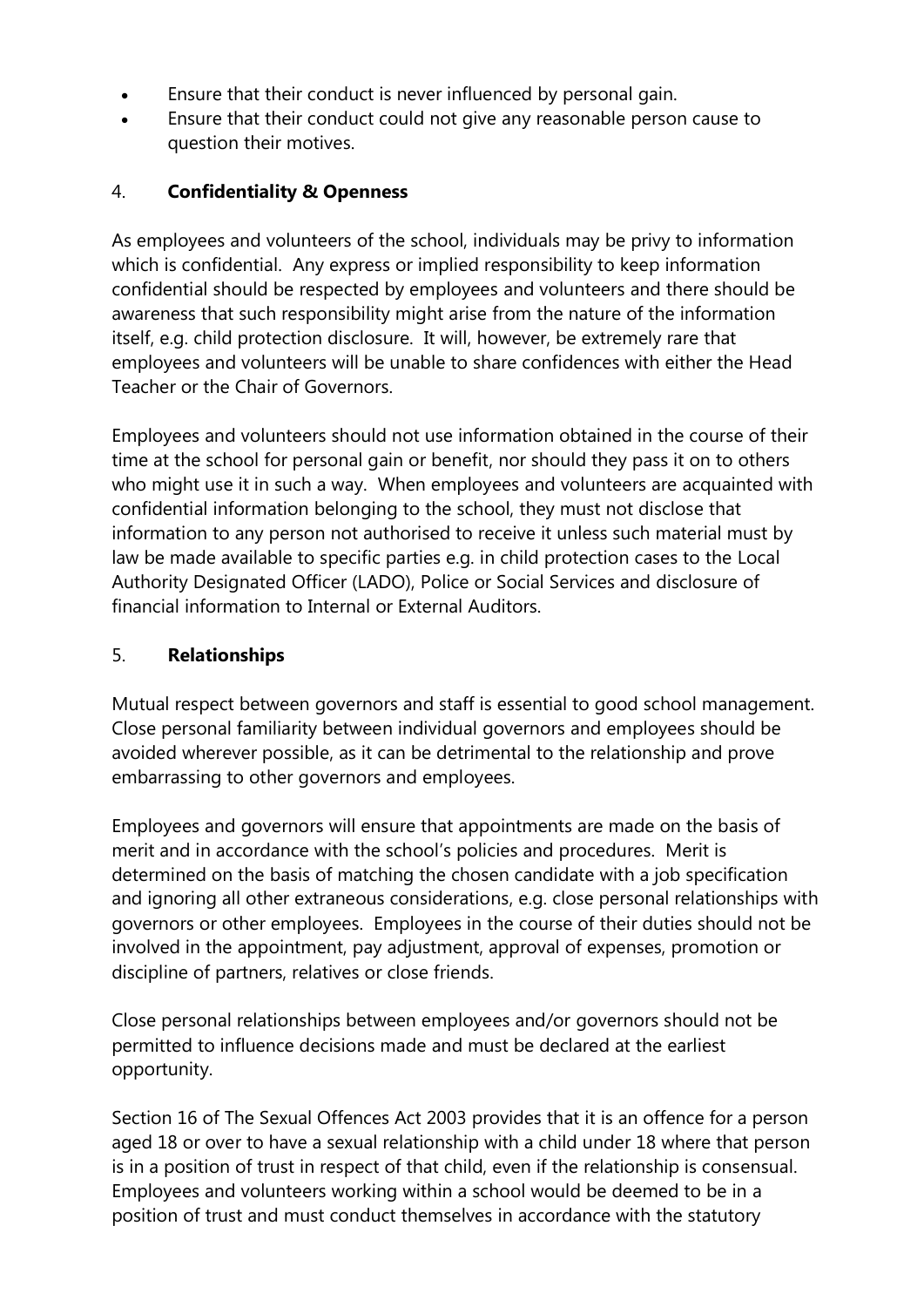requirements of the guidance "Keeping Children Safe In Education" (DfE 2021) and must not engage in a staff/pupil relationship that extends beyond the professional requirements of their role in any circumstance. Employees and volunteers at the school are required to adhere to the school's safeguarding and child protection policies.

It should be noted that communicating with pupils who attend the school over social media could be viewed as developing / attempting to develop an inappropriate relationship. As such specific regard should be given to the school's ICT Acceptable User & Social Media Policy. As a general rule staff and volunteers should not engage in communication with pupils of the school over Social Media unless explicitly agreed by the school and for the purpose of fulfilling their professional duties. Any communication should remain professional in nature. If staff are unsure of the appropriateness of any communication, they should discuss this with the Head **Teacher** 

Relationships with contractors or potential contractors who are engaged or may be engaged to carry out work at the school should be made known and in the case of governors, an interest declared to the Head Teacher or Chair of Governors in accordance with the legal requirements in respect of declaring financial interest.

# <span id="page-5-0"></span>6. **Political Neutrality**

All employees and volunteers of the school are required to be politically neutral and must not allow their own personal or political opinions to interfere with the way in which they carry out their work or duty to implement the policies.

Under the Education (No 2) Act 1986 the Governing Body and the Head Teacher are required to ensure that where political issues are brought to the attention of pupils, they are offered a balanced presentation of opposing views.

## <span id="page-5-1"></span>7. **Personal Interests**

Employees must declare to the Head Teacher and/or Chair of Governors financial and any other interests that they consider could bring about direct conflicts with the school's interests, including membership of any organisation not open to the public which requires of members any form of commitment or allegiance and which has secrecy about rules and membership or conduct.

## <span id="page-5-2"></span>8. **Other Employment**

The Governing Body will not unreasonably stop employees from undertaking additional employment, but such employment must not, in the view of the Governing Body, conflict with or act in a way which is detrimental to the school's interest or have the effect of weakening public confidence in the proper conduct of the school.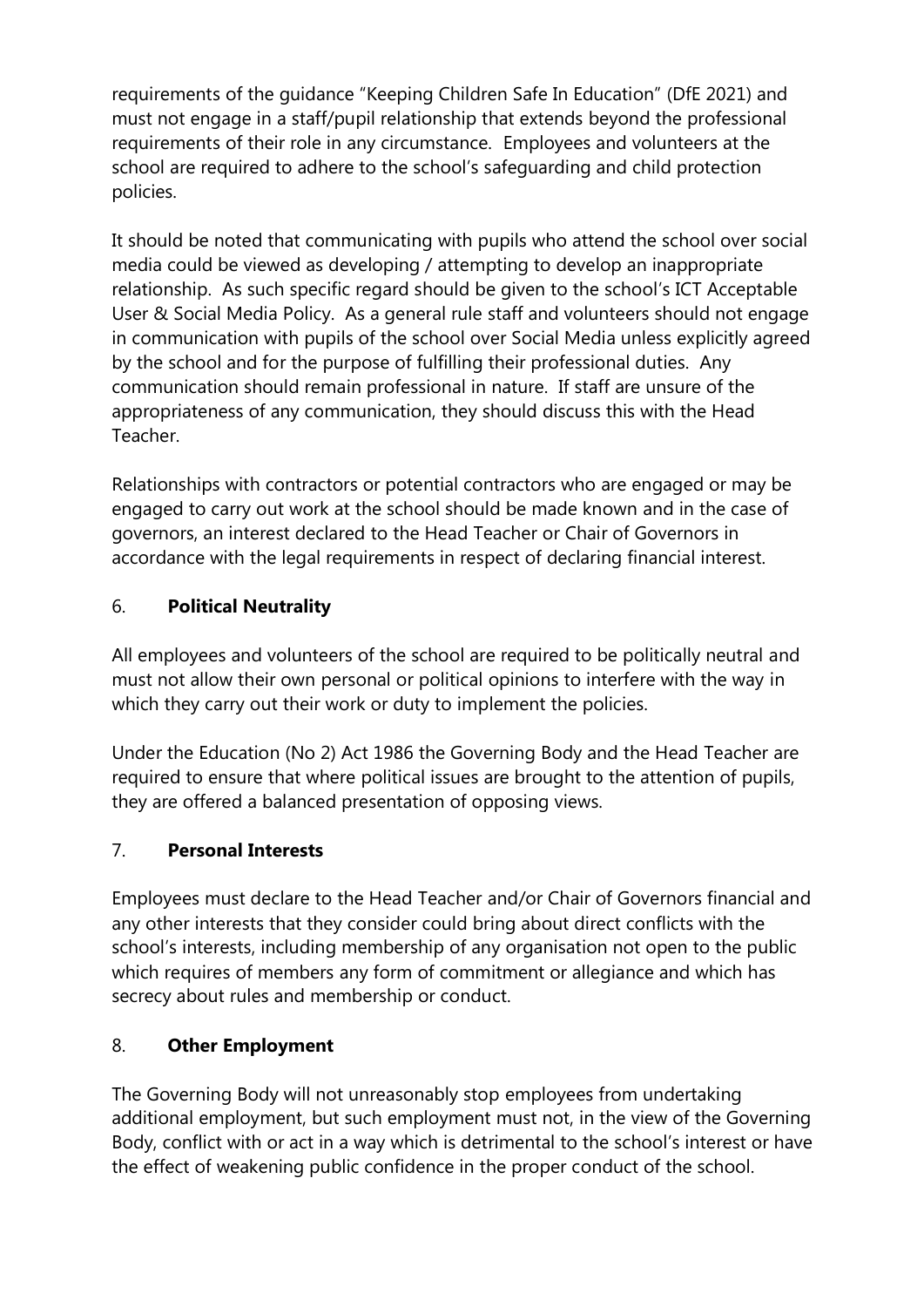The Head Teacher and Governing Body expect that all staff employed in the school will give full commitment to the school whilst employed there and will not take up other employment which may directly impact on their ability to fulfil their contractual requirements.

## <span id="page-6-0"></span>9. **Gifts & Hospitality**

A potential source of conflict between private and public interests is the offer of gifts, hospitality or benefits in kind to employees in connection with their official duties.

Apart from the exceptions listed below, an employee or volunteer of the school should refuse any personal gift offered to him or her or to any family member by any person or organisation who is involved with the school. Any such offer should be reported to the Head Teacher or to the Chair of Governors if the offer is to the Head Teacher.

The exceptions are:

- (a) gifts of a token value often given at Christmas time such as diaries, confectionery, calendars, pens etc. or by children at Christmas or the end of an academic/term year or after a particular event;
- (b) gifts of a promotional nature on the conclusion of any courtesy visit to/by a business or organisation of a sort normally given by that firm.

Employees should only accept offers of hospitality including invitations to functions, meals and site visits if there is a genuine need to impart or receive information or represent the school and/or the community, e.g. careers events. Offers to attend social or sporting functions at another's expense should be accepted only when these are part of the life of the community or where the school should be seen to be represented perhaps including occasions when a genuine business benefit may be obtained by the school as a result. Such visits should be properly authorised by the full Governing Body and recorded on a maintained register e.g. Log Book, Governing Body minutes and must not be excessive in the context of the occasion or the justification for attendance. If an employee is in any doubt about the propriety of accepting a gift, advice should be sought from the Head Teacher or Chair of Governors.

Employees of the school should not accept significant personal gifts, services or other benefits from contractors and service providers such as drink, cars, holidays, tickets etc. Where unsolicited gifts are received, they should be drawn to the attention of the Head Teacher or Chair of Governors who will keep a record of circumstances.

As well as receiving gifts, staff and volunteers should also be aware of the potential issues in relation to providing gifts to children. In normal circumstances gifts should not be given to individual children as this could, unintentionally, be viewed as extending or attempting to extend a relationship beyond the professional requirements of the role. As such, if you feel a gift is appropriate, explicit agreement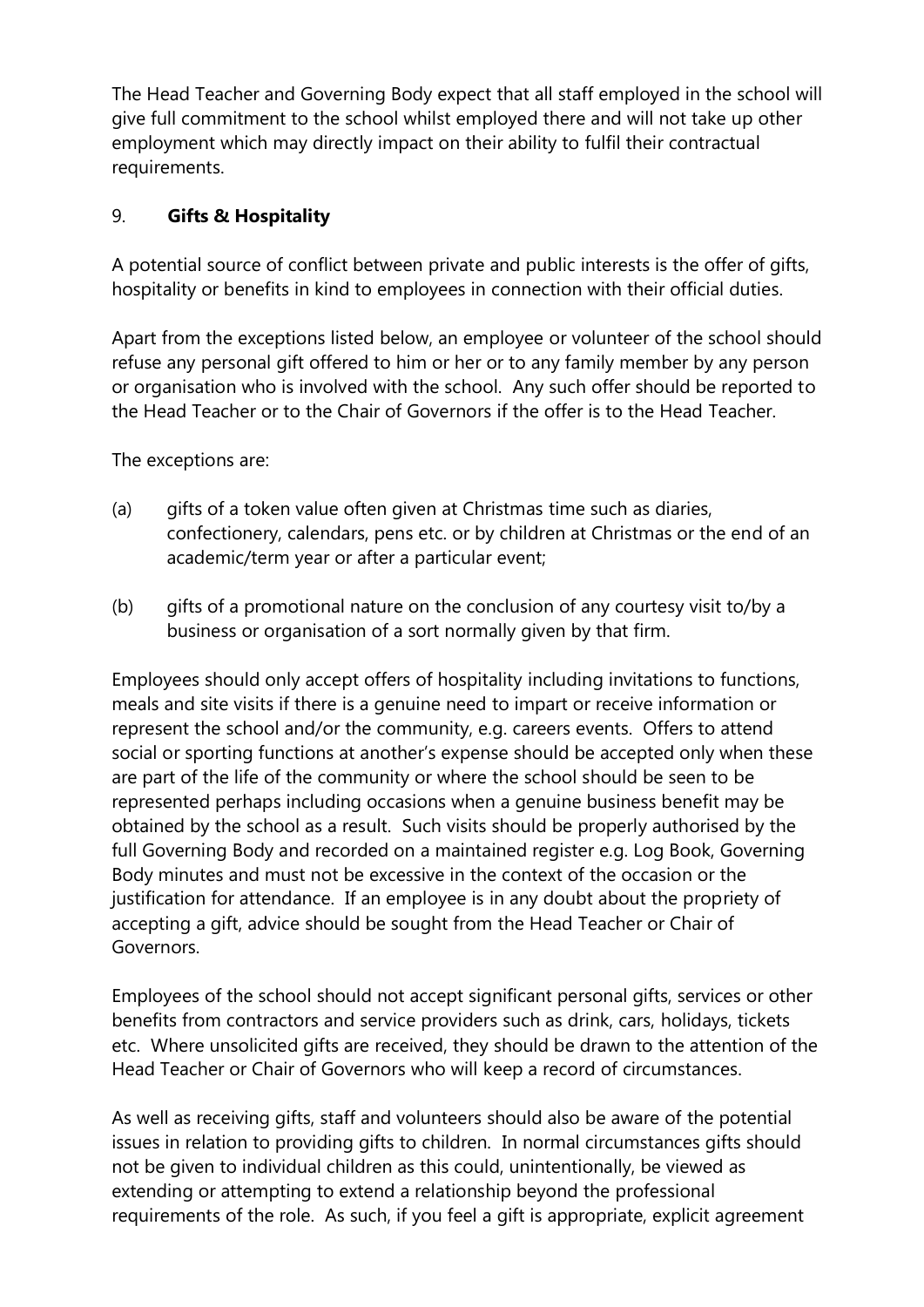should be gained from the Head Teacher with regards to the reason and nature of any gift.

# <span id="page-7-0"></span>10. **Equal Opportunities**

The school is committed to ensuring equal opportunities in employment and provision of education and believes that an effective equal opportunities policy is an essential means of increasing the value of its personnel by developing the potential of all its individual employees. The school's equal opportunities policy is designed to ensure that no employee or job applicant should receive less favourable treatment than another because of a protected characteristic as defined by the Equality Act 2010 i.e. age, disability, gender reassignment, marriage & civil partnership, pregnancy & maternity, religion or belief, sex or sexual orientation. All employees and volunteers must comply with both the spirit and letter of the Equality Act and the school's equal opportunities policy and treat all members of the public and work colleagues with respect and fairness.

Employees and volunteers should be fully aware of the school's commitment to equal opportunities and the employment of disabled persons.

Employees should note that the following acts may be unlawful as well as constituting misconduct liable to disciplinary action (which could in some cases include summary dismissal):

- 1. Discriminating improperly in the course of their employment against members of the public, clients, stakeholders, fellow employees, job applicants or in respect of job transfer or promotion applications, because of a protected characteristic as listed above.
- 2. Instructing, causing or inducing, or attempting to induce, staff, volunteers and governors to practice unlawful discrimination.
- 3. Verbal or physical harassment of a nature that is offensive to the victim.
- 4. Victimising individuals who have made allegations or complaints of discrimination or harassment or who have provided information about such discrimination or harassment.

For its part, the school will investigate any allegation of discrimination or harassment and will take action as appropriate.

# <span id="page-7-1"></span>11. **Health & Safety**

The school (and the Local Authority where the LA is the employer) share a legal obligation to protect the health, safety and welfare at work of all its employees and others in the workplace. Equally, employees should at all times be aware of and fulfil